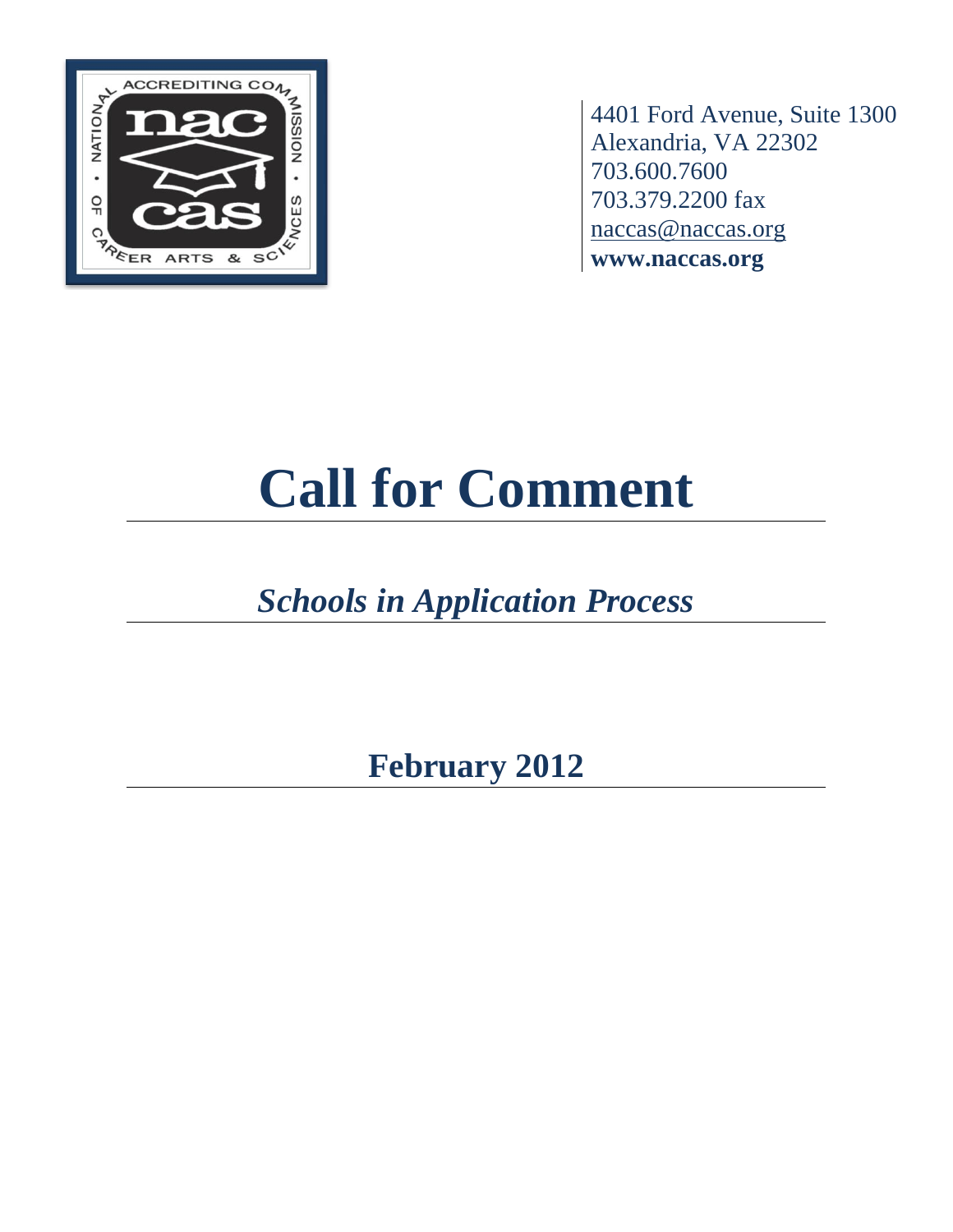## **List of Schools in the Application Process**

*In accordance with Sections 10.0 and 10.1 of NACCAS' Rules of Practice and Procedure and 34 CFR 602.23(b), the NACCAS Board of Commissioners seeks comments on institutions that are currently in the process of applying for accreditation or renewal of accreditation.*

Instructions: If you have information that would contribute to the Commission's review of any of the institutions listed below, please complete the attached comment form and e-mail it to Afsheen Mirza at [amirza@naccas.org.](mailto:amirza@naccas.org) Please include the following in the subject line of your email: School List Call for Comment: February 2012. Pursuant to Section 10.1 of NACCAS' *Rules of Practice and Procedure*, please submit all comments within 15 days of the date of distribution of this Call for Comment.

#### Alabama

Midfield Institute of Cosmetology Ref. #I09127-00 26 B Phillips Drive Midfield, AL 35228 **Process: Initial Accreditation**

#### Arizona

CCIC Beauty College Ref. #012063-00 10995-11001 N 99th Avenue, Suite 105 Peoria, AZ 85345 **Process: Renewal of Accreditation**

Aveda Institute of Tucson Aveda Institute of Tucson Ref. #012066-00 845 North Park Avenue Tucson, AZ 85719 **Process: Renewal of Accreditation**

#### Arkansas

Academy of Salon & Spa Ref. #013004-00 311 South 16<sup>th</sup> Street Fort Smith, AR 72901 **Process: Renewal of Accreditation**

#### California

Marinello School of Beauty Ref. #014126-00 955 South Monroe Street Santa Clara, CA 95050 **Process: Renewal of Accreditation**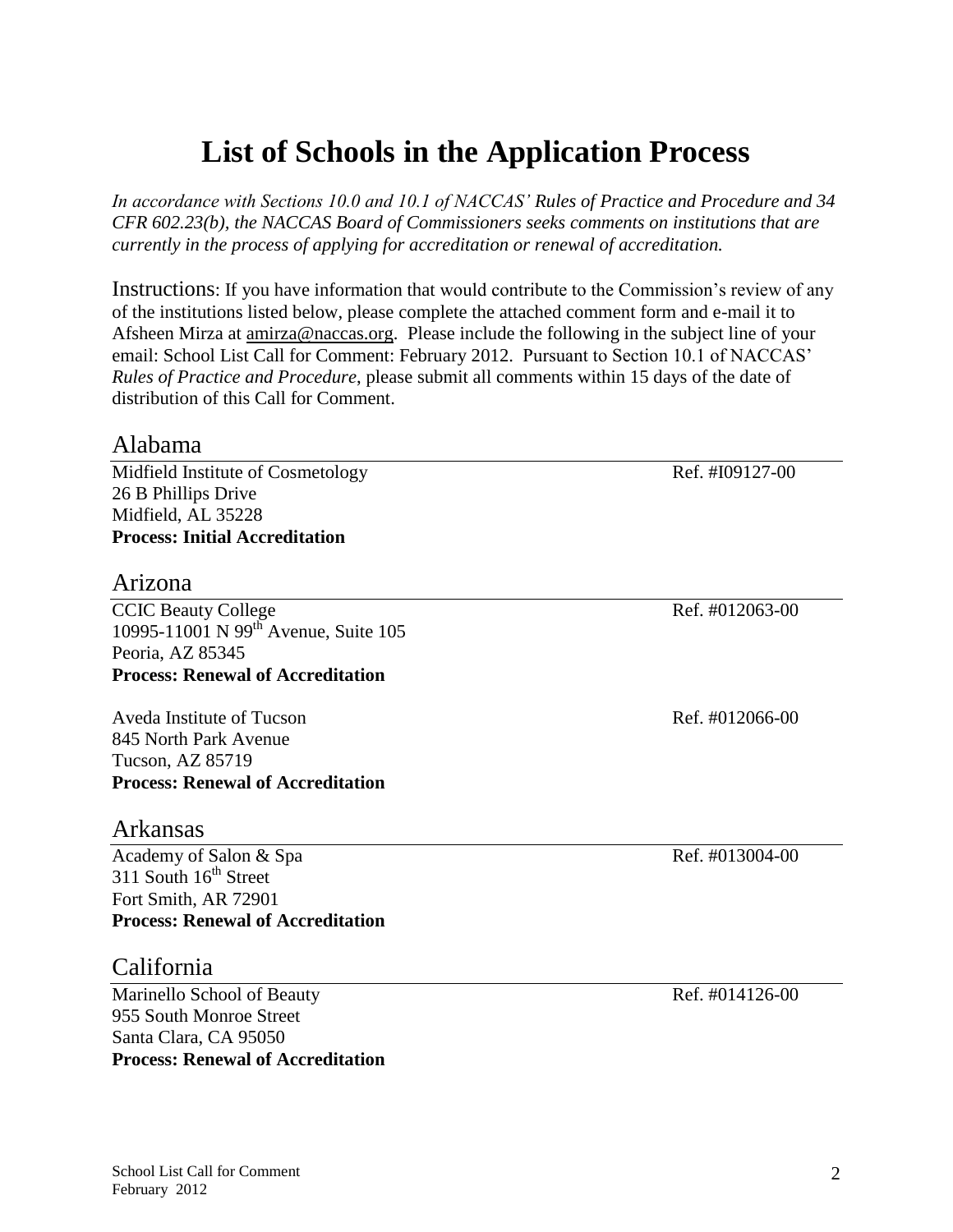| Marinello School of Beauty<br>1760 Fremont Boulevard, Suite #F-2<br>Seaside, CA 93955<br><b>Process: Renewal of Accreditation</b>                            | Ref. #B14126-01 |
|--------------------------------------------------------------------------------------------------------------------------------------------------------------|-----------------|
| Marinello School of Beauty<br>159 $2nd$ Avenue<br>San Mateo, CA 94401<br><b>Process: Renewal of Accreditation</b>                                            | Ref. #B14126-02 |
| Marinello School of Beauty<br>22641 Main Street<br>Hayward, CA 94541<br><b>Process: Renewal of Accreditation</b>                                             | Ref. #B14126-03 |
| Marinello School of Beauty<br>2806 Castro Valley Boulevard<br>Castro Valley, CA 94546<br><b>Process: Renewal of Accreditation</b>                            | Ref. #B14126-04 |
| <b>American Beauty College</b><br>646 South Sunset Avenue<br>West Covina, CA 91790<br><b>Process: Renewal of Accreditation</b>                               | Ref. #014142-00 |
| Marinello School of Beauty<br>2335 South Mooney Boulevard<br>Visalia, CA 93277<br><b>Process: Initial Branch Accreditation</b>                               | Ref. #A14175-02 |
| Colleen O'Hara's Beauty Academy<br>109 West $4^{\text{th}}$ Street, $2^{\text{nd}}$ Floor<br>Santa Ana, CA 92701<br><b>Process: Renewal of Accreditation</b> | Ref. #014231-00 |
| Hair California Beauty Academy<br>1110 North Tustin Street<br>Orange, CA 92867<br><b>Process: Renewal of Accreditation</b>                                   | Ref. #014330-00 |
| Santa Ana Beauty Academy<br>2231 North Tustin Avenue<br>Santa Ana, CA 92705<br><b>Process: Renewal of Accreditation</b>                                      | Ref. #014366-00 |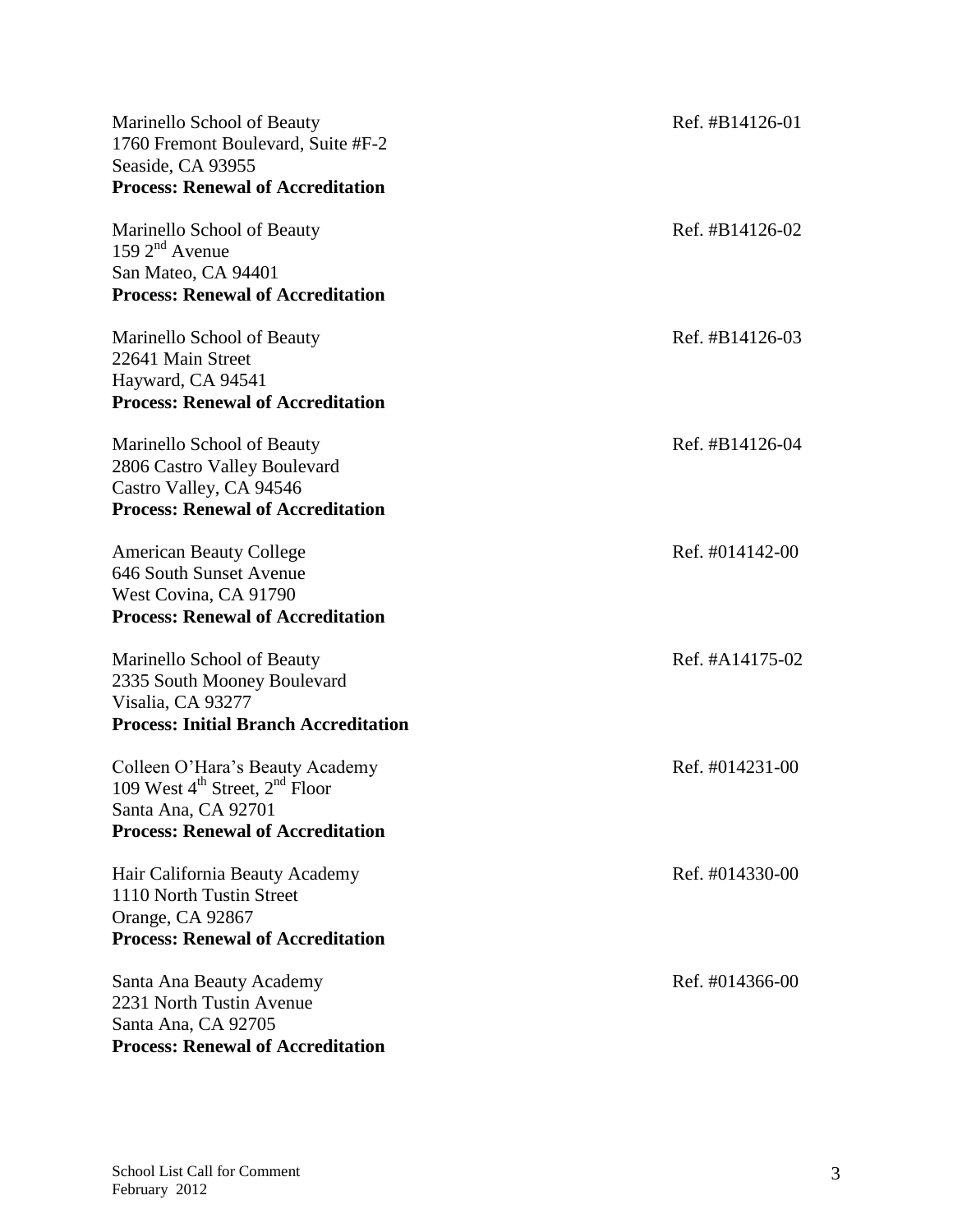| Paul Mitchell The School East Bay<br>100 Crescent Drive, Suite D<br>Pleasant Hill, CA 94523<br><b>Process: Renewal of Accreditation</b>      | Ref. #014367-00 |
|----------------------------------------------------------------------------------------------------------------------------------------------|-----------------|
| Elite Cosmetology School<br>56300 Twenty-Nine Palms Highway, Suite 113<br>Yucca Valley, CA 92284<br><b>Process: Renewal of Accreditation</b> | Ref. #014368-00 |
| Le Melange Academy of Hair<br>931 Coombs Street<br>Napa, CA 94559<br><b>Process: Renewal of Accreditation</b>                                | Ref. #014383-00 |
| Wayne's College of Beauty<br>1271 North Main Street<br>Salinas, CA 93906<br><b>Process: Renewal of Accreditation</b>                         | Ref. #014384-00 |
| Colorado                                                                                                                                     |                 |
| <b>Cuttin Up Beauty Academy</b><br>8101 East Colfax Avenue<br>Denver, CO 80220<br><b>Process: Renewal of Accreditation</b>                   | Ref. #015043-00 |
| Paul Mitchell The School<br>118 West Colorado Avenue<br>Colorado Springs, CO 80903<br><b>Process: Renewal of Accreditation</b>               | Ref. #015046-00 |
| The Salon Professional Academy<br>4388 Austin Bluffs Parkway<br>Colorado Springs, CO 80918<br><b>Process: Renewal of Accreditation</b>       | Ref. #015047-00 |
| Longs Peak Academy<br>700 Ken Pratt Boulevard, Suite 510<br>Longmont, CO 80501<br><b>Process: Renewal of Accreditation</b>                   | Ref. #015050-00 |
| Delaware<br>Paul Mitchell The School- Delaware<br>1420 Pulaski Highway<br>Newark, DE 19702<br><b>Process: Renewal of Accreditation</b>       | Ref. #017009-00 |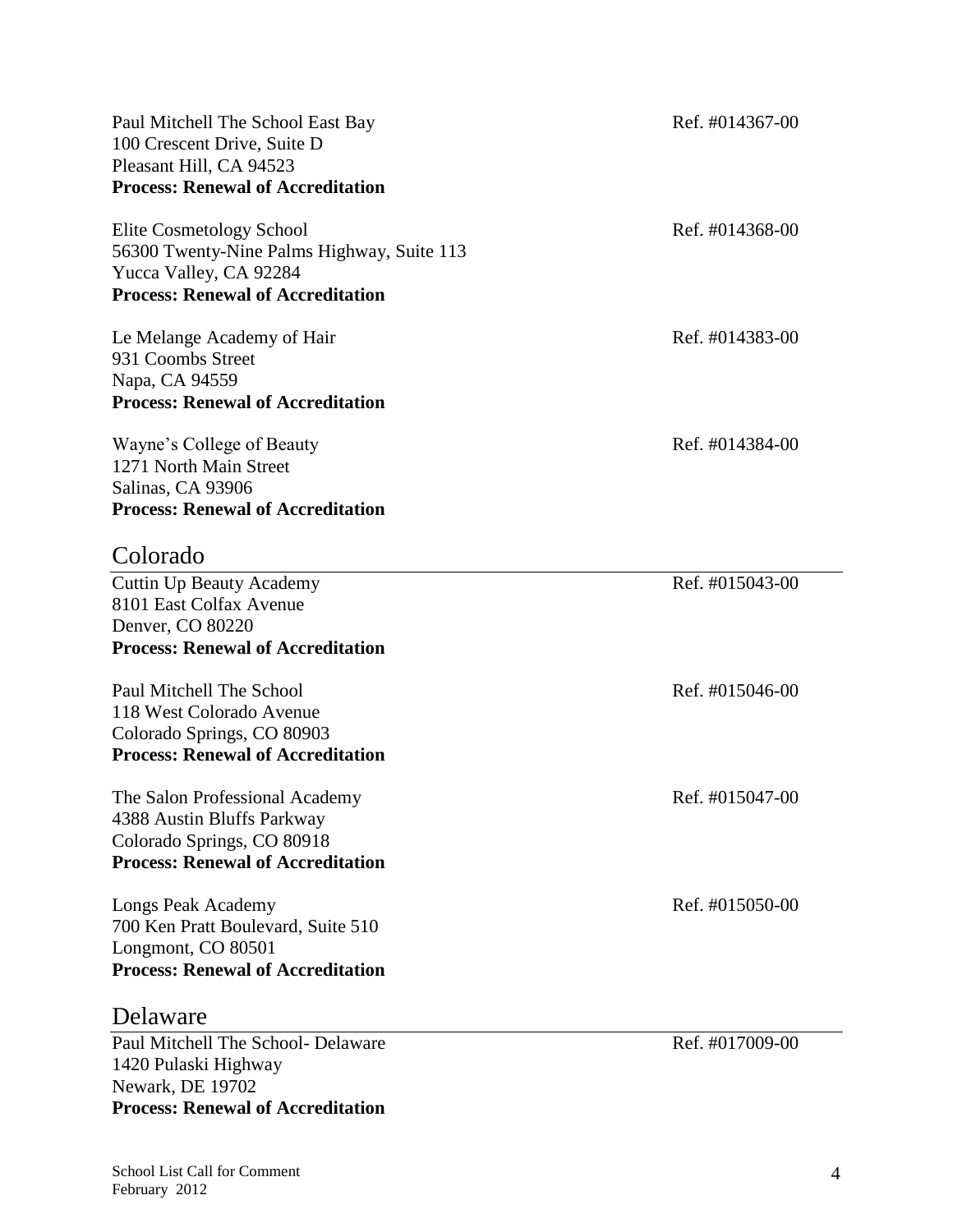| Florida                                             |                 |
|-----------------------------------------------------|-----------------|
| GUTI The Premier Beauty and Wellness Academy        | Ref. #019047-00 |
| 4212 Cortez Road West                               |                 |
| Bradenton, FL 34210                                 |                 |
| <b>Process: Renewal of Accreditation</b>            |                 |
| <b>GUTI The Premier Beauty and Wellness Academy</b> | Ref. #B19047-01 |
| 135 U.S. Highway 27 North                           |                 |
| Sebring, FL 33872                                   |                 |
| <b>Process: Renewal of Accreditation</b>            |                 |
| ASM Beauty World Academy, Inc.                      | Ref. #019087-00 |
| 6423 Stirling Road                                  |                 |
| Davie, FL 33314                                     |                 |
| <b>Process: Renewal of Accreditation</b>            |                 |
| La Belle Beauty Academy                             | Ref. #019089-00 |
| 2960 SW 8 <sup>th</sup> Street                      |                 |
| Miami, FL 33135                                     |                 |
| <b>Process: Renewal of Accreditation</b>            |                 |
| American Institute of Beauty, Inc.                  | Ref. #A19108-01 |
| 2800 34 <sup>th</sup> Street North                  |                 |
| St. Petersburg, FL 33713                            |                 |
| <b>Process: Initial Branch Accreditation</b>        |                 |
| Georgia                                             |                 |
| Fayette Beauty Academy, Inc.                        | Ref. #020026-00 |
| 386 North Glynn Street                              |                 |
| Fayetteville, GA 30214                              |                 |
| <b>Process: Renewal of Accreditation</b>            |                 |
| Hawaii                                              |                 |
| Paul Mitchell The School Honolulu                   | Ref. #021006-00 |
| 1123 $11^{th}$ Avenue, #102                         |                 |
| Honolulu, HI 96816                                  |                 |
| <b>Process: Renewal of Accreditation</b>            |                 |
| Idaho                                               |                 |
| Razzle Dazzle College of Hair Design                | Ref. #022018-00 |
| 120 Holly Street                                    |                 |
| Nampa, ID 83686                                     |                 |
| <b>Process: Renewal of Accreditation</b>            |                 |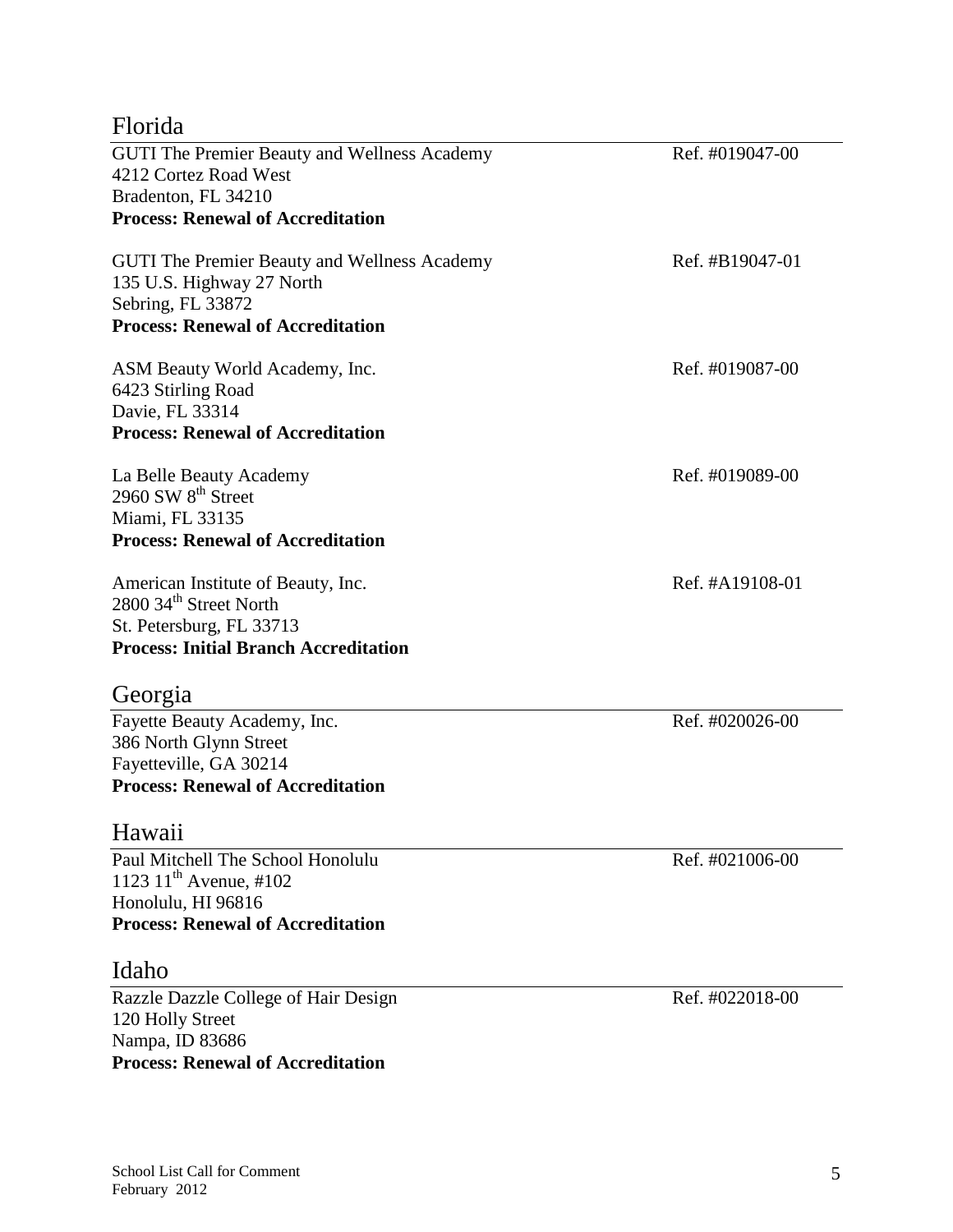#### Illinois

| G Skin and Beauty Institute              | Ref. #023144-00 |
|------------------------------------------|-----------------|
| 1200 Harger Road                         |                 |
| Oak Brook, IL 60523                      |                 |
| <b>Process: Renewal of Accreditation</b> |                 |
| Naperville Skin Institute                | Ref. #B23144-01 |
| 1100 North Sherman, Suite 111            |                 |
| Naperville, IL 60563                     |                 |
| <b>Process: Renewal of Accreditation</b> |                 |
| Universal Spa Training Academy, Inc.     | Ref. #023175-00 |
| 340 Burlington Avenue                    |                 |
| Downers Grove, IL 60515                  |                 |
| <b>Process: Renewal of Accreditation</b> |                 |
| John Amico School of Hair Design         | Ref. #023176-00 |
| 15301 South Cicero                       |                 |
| Oak Forest, IL 60452                     |                 |
| <b>Process: Renewal of Accreditation</b> |                 |
| Indiana                                  |                 |
| <b>Avant Gard The School</b>             | Ref. #024083-00 |
| 8131 Kingston Street                     |                 |
| Avon, IN 46123                           |                 |
| <b>Process: Renewal of Accreditation</b> |                 |
| The Salon Professional Academy           | Ref. #024084-00 |
| 5545 Vogel Road                          |                 |
| Evansville, IN 47715                     |                 |
| <b>Process: Renewal of Accreditation</b> |                 |
| lowa                                     |                 |
| La'James International College           | Ref. #025018-00 |
| 6322 University Avenue                   |                 |
| Cedar Falls, IA 50613                    |                 |
| <b>Process: Renewal of Accreditation</b> |                 |
| Kansas                                   |                 |
| Hays Academy of Hair Design              | Ref. #A26020-01 |
| 115 South 5 <sup>th</sup> Street         |                 |

**Process: Initial Branch Accreditation**

Salina, KS 67401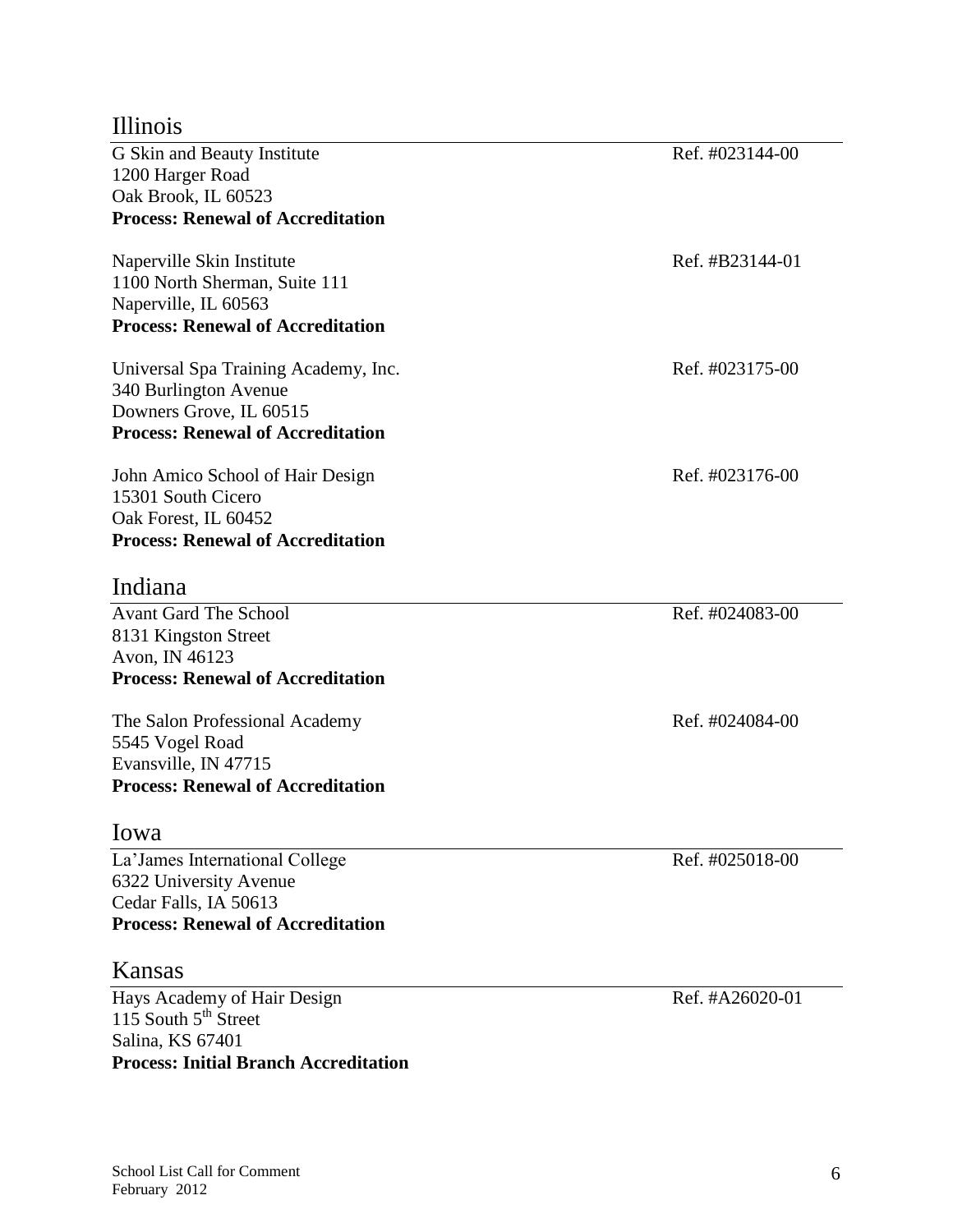#### Kentucky

Bellefonte Academy of Beauty Ref. #A27045-03 252 James E. Hannah Drive South Shore, KY 41175 **Process: Initial Branch Accreditation**

#### Louisiana

Blalock's Professional Beauty College Ref. #028086-00 5404 Mansfield Road Shreveport, LA 71108 **Process: Renewal of Accreditation**

#### Maryland

Baltimore Studio of Hair Design Ref. #030024-00 318 North Howard Street Baltimore, MD 21201 **Process: Renewal of Accreditation**

Maryland Beauty Academy **Ref.** #030025-00 152 Chartley Drive, Chartley Park Shopping Center Reisterstown, MD 21136 **Process: Renewal of Accreditation**

Empire Beauty School Ref. #A48003-02 6320 Ritchie Highway, Suite F Glen Burnie, MD 21061 **Process: Initial Branch Accreditation**

#### **Massachusetts**

Rob Roy Academy Ref. #031008-00 260 South Main Street Fall River, MA 02721 **Process: Renewal of Accreditation**

E.I.N.E. Inc. Ref. #031043-00 1501 Main Street, Suite 50 Tewksbury, MA 01876 **Process: Renewal of Accreditation**

#### Michigan

M.J. Murphy Beauty College Ref. #032052-00 201 West Broadway Mt. Pleasant, MI 48858 **Process: Renewal of Accreditation**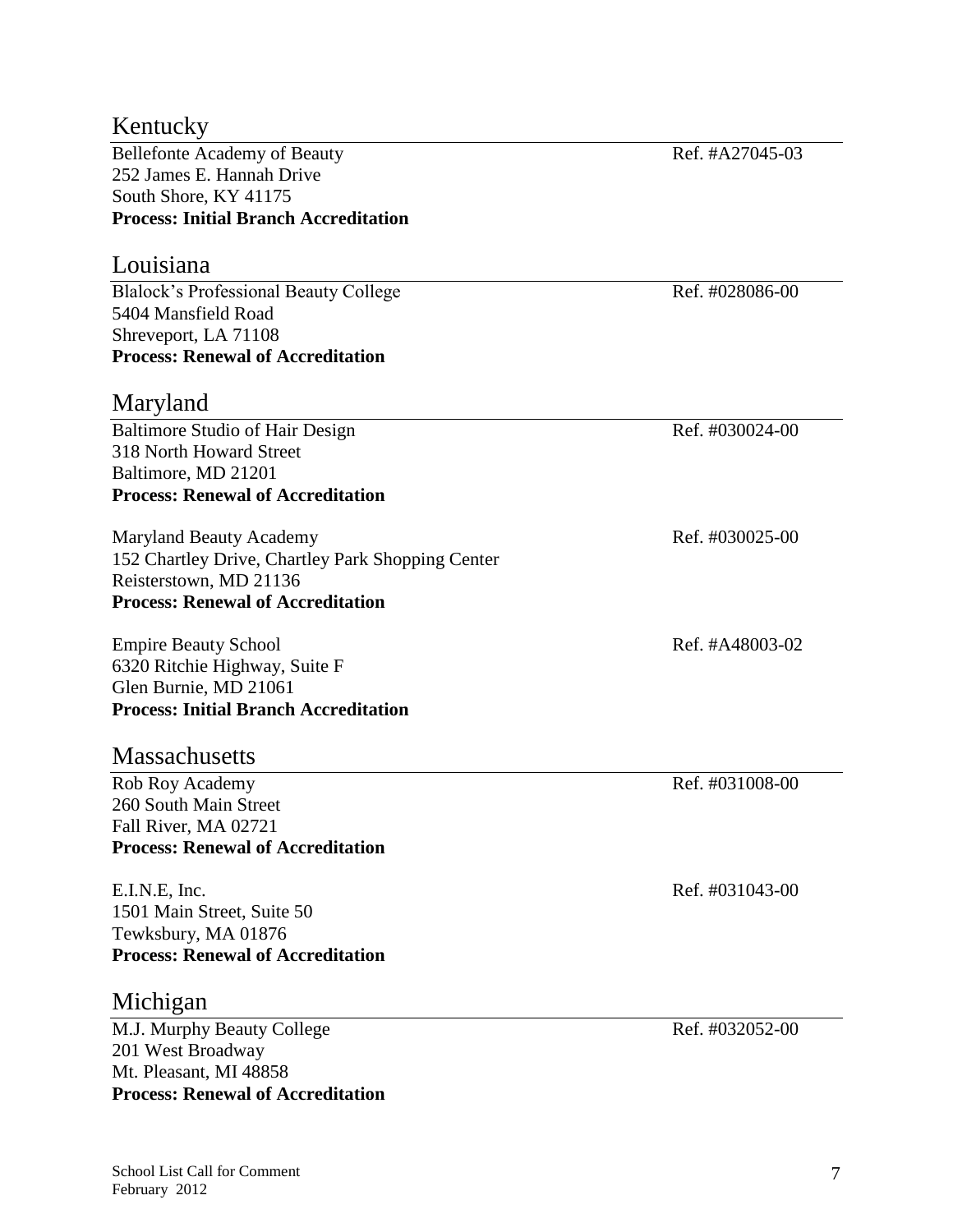| M.J. Murphy Beauty College of Clare<br>210 Wilcox Parkway<br>Clare, MI 48617<br><b>Process: Renewal of Accreditation</b>                       | Ref. #B32052-01 |
|------------------------------------------------------------------------------------------------------------------------------------------------|-----------------|
| Houghton Lake Institute of Cosmetology<br>5921 West Houghton Lake Drive<br>Houghton Lake, MI 48629<br><b>Process: Renewal of Accreditation</b> | Ref. #032103-00 |
| Minnesota                                                                                                                                      |                 |
| Minnesota School of Cosmetology, Inc.<br>1425 County Road 101 North<br>Plymouth, MN 55447<br><b>Process: Initial Branch Accreditation</b>      | Ref. #A33027-01 |
| Rochester School of Hair Design<br>4229 Highway 52 North<br>Rochester, MN 55901<br><b>Process: Renewal of Accreditation</b>                    | Ref. #033039-00 |
| Park Avenue School of Cosmetology<br>306 Main Avenue South<br>Park Rapids, MN 56470<br><b>Process: Renewal of Accreditation</b>                | Ref. #033040-00 |
| Mississippi                                                                                                                                    |                 |
| <b>Creations College of Cosmetology</b><br>2419 West Main Street<br>Tupelo, MS 38801<br><b>Process: Renewal of Accreditation</b>               | Ref. #034068-00 |
| Missouri                                                                                                                                       |                 |
| American College of Hair Design, Inc.<br>125 Winchester Drive<br>Sedalia, MO 65301<br><b>Process: Renewal of Accreditation</b>                 | Ref. #035090-00 |
| Paul Mitchell The School St. Louis<br>30 Maryland Plaza, Suite 200<br>St. Louis, MO 63108<br><b>Process: Renewal of Accreditation</b>          | Ref. #035105-00 |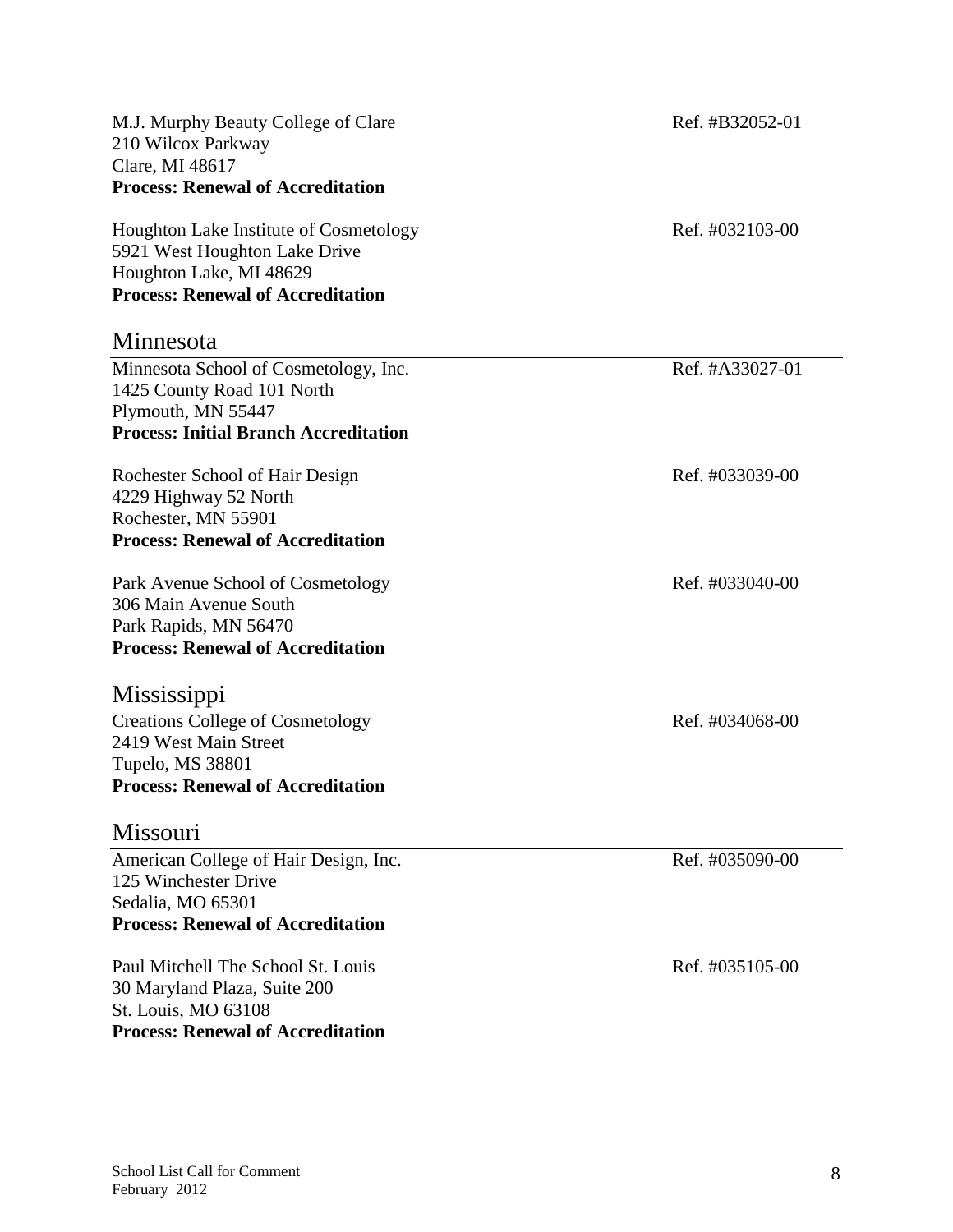**Process: Renewal of Accreditation**

New Jersey

| The Lab Paul Mitchell Partner School<br>25 Scotch Road, Suite A    | Ref. #040047-00 |
|--------------------------------------------------------------------|-----------------|
| Ewing, NJ 08628                                                    |                 |
| <b>Process: Renewal of Accreditation</b>                           |                 |
| New York                                                           |                 |
| Elite Academy of Beauty Arts                                       | Ref. #042109-00 |
| 426 Kings Highway<br>Brooklyn, NY 11223                            |                 |
| <b>Process: Renewal of Accreditation</b>                           |                 |
|                                                                    |                 |
| North Carolina                                                     |                 |
| Cheveux School of Hair Design and Hairport, Inc.                   | Ref. #043025-00 |
| 4781 Gum Branch Road, #1                                           |                 |
| Jacksonville, NC 28540<br><b>Process: Renewal of Accreditation</b> |                 |
|                                                                    |                 |
| Park West Barber School                                            | Ref. #A43044-02 |
| 1531 Central Avenue                                                |                 |
| Charlotte, NC 28205                                                |                 |
| <b>Process: Initial Branch Accreditation</b>                       |                 |
| Ohio                                                               |                 |
| Raphael's Salem Beauty Academy                                     | Ref. #045086-00 |
| 2445 West State Street                                             |                 |
| Alliance, OH 44601                                                 |                 |
| <b>Process: Renewal of Accreditation</b>                           |                 |
| Raphael's School of Beauty Culture, Inc.                           | Ref. #B45086-01 |
| 24761 Lorain Road                                                  |                 |
| North Olmsted, OH 44070                                            |                 |
| <b>Process: Renewal of Accreditation</b>                           |                 |
| Aveda Institute Columbus                                           | Ref. #045111-00 |
| 1618 Neil Avenue                                                   |                 |
| Columbus, OH 43201                                                 |                 |
| <b>Process: Renewal of Accreditation</b>                           |                 |
| <b>Oklahoma</b>                                                    |                 |
| Institute of Hair Design                                           | Ref. #046063-00 |
| 1601 Half North Harrison                                           |                 |
| Shawnee, OK 74801                                                  |                 |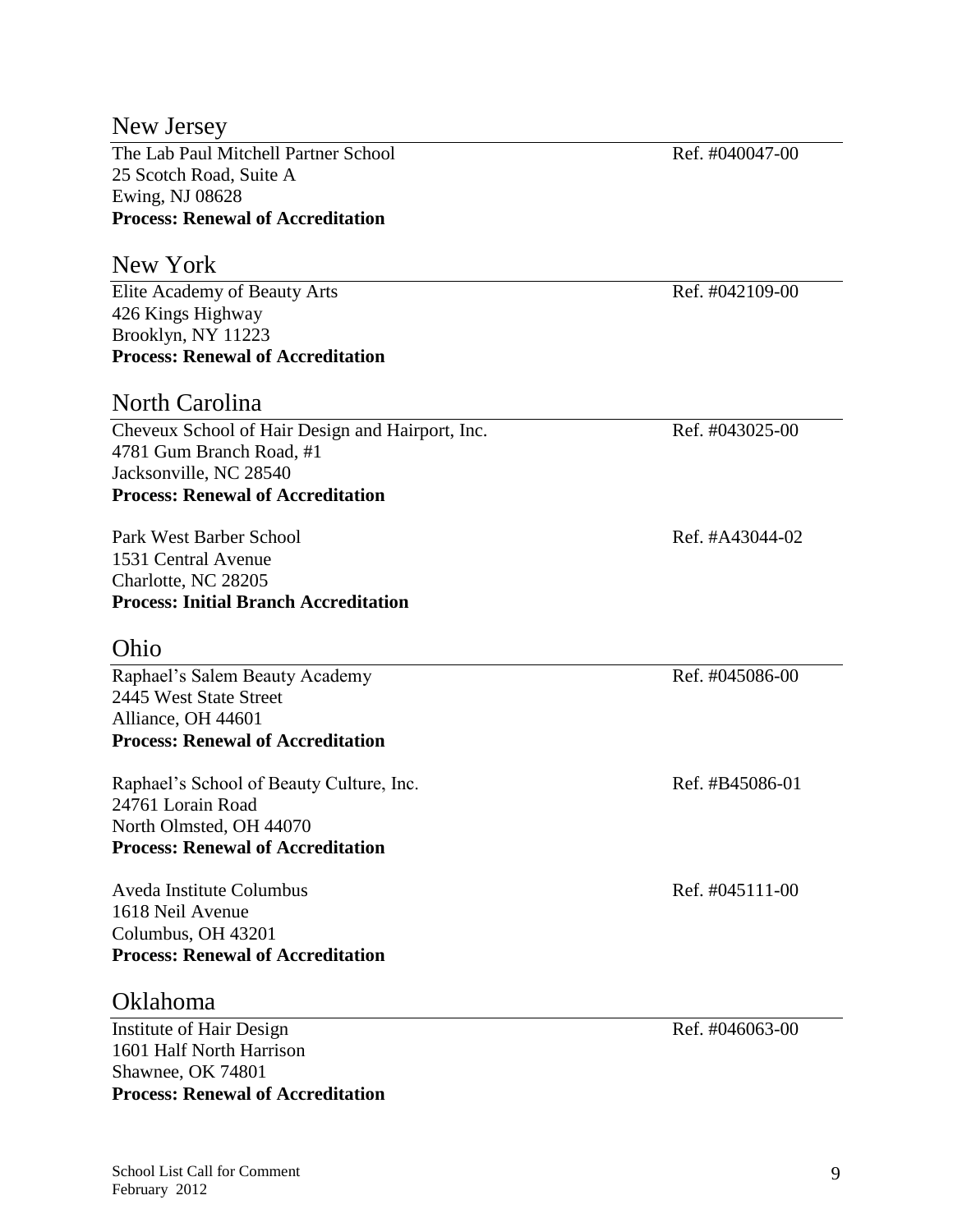### Oregon

| Phagan's Central Oregon Beauty College   | Ref. #047016-00 |
|------------------------------------------|-----------------|
| 1310 N.E. Cushing Drive                  |                 |
| Bend, OR 97701                           |                 |
| <b>Process: Renewal of Accreditation</b> |                 |
| Phagan's School of Beauty                | Ref. #047017-00 |
| 622 N.E. Lancaster Drive                 |                 |
| Salem, OR 97301                          |                 |
| <b>Process: Renewal of Accreditation</b> |                 |
| Phagan's Beauty College                  | Ref. #047019-00 |
| 1565 South 53 <sup>rd</sup> Street       |                 |
| Corvallis, OR 97333                      |                 |
| <b>Process: Renewal of Accreditation</b> |                 |
| Aveda Institute Portland                 | Ref. #047045-00 |
| 325 North West 13 <sup>th</sup> Avenue   |                 |
| Portland, OR 97209                       |                 |
| <b>Process: Renewal of Accreditation</b> |                 |
| Pennsylvania                             |                 |
| South Hills Beauty Academy               | Ref. #048050-00 |
| 3269 West Liberty Avenue                 |                 |
| Pittsburgh, PA 15216                     |                 |
| <b>Process: Renewal of Accreditation</b> |                 |
| North Hills Beauty Academy               | Ref. #B48050-01 |
| 813 West View Park Drive                 |                 |
| Pittsburgh, PA 15229                     |                 |
| <b>Process: Renewal of Accreditation</b> |                 |
| Puerto Rico                              |                 |
| Emma's Beauty Academy                    | Ref. #062008-00 |
| Munoz Rivera #9 Oeste                    |                 |
| Mayaguez, PR 00680                       |                 |
| <b>Process: Renewal of Accreditation</b> |                 |
| Emma's Beauty Academy                    | Ref. #B62008-01 |
| Carretera 417 km. 3.6 Interior           |                 |
| Aguada, PR 00602                         |                 |
| <b>Process: Renewal of Accreditation</b> |                 |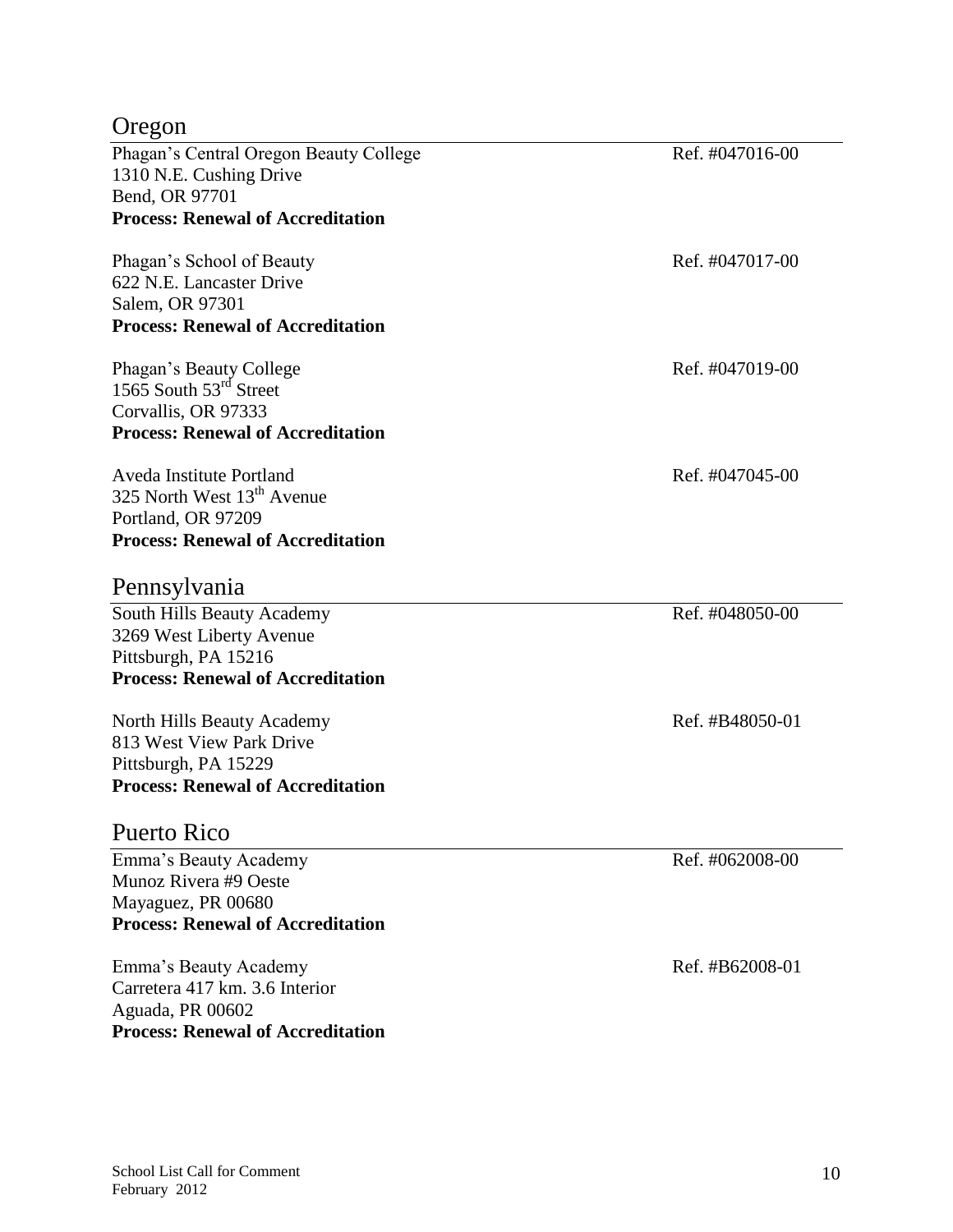#### South Carolina

| <b>Process: Renewal of Accreditation</b> |
|------------------------------------------|
| Olanta, SC 29114                         |
| 203 East Main Street                     |
| Jolei's Hair Institute LLC               |

#### Tennessee

Paul Mitchell the School Knoxville Ref. #052005-00 8380 Kingston Pike Knoxville, TN 37919 **Process: Renewal of Accreditation**

Plaza Beauty School Ref. #052010-00 4682 Spottswood Avenue Memphis, TN 38117 **Process: Renewal of Accreditation**

Nashville Barber and Style Academy Ref. #052071-00 2603 Jefferson Street Nashville, TN 37208 **Process: Renewal of Accreditation**

#### Texas

Metroplex Beauty School Ref. #053052-00 519 North Galloway Mesquite, TX 75149 **Process: Renewal of Accreditation**

Ogle School Hair Skin Nails Ref. #053064-00 2200 West Park Row Drive, Suite 100 Arlington, TX 76013 **Process: Renewal of Accreditation**

Mai-Trix Beauty College Ref. #053189-00 13159-B Northwest Freeway Houston, TX 77040 **Process: Renewal of Accreditation**

Northwest Beauty School Ref. #053190-00 6770 Antoine Drive Houston, TX 77091 **Process: Renewal of Accreditation**

Ref. #050040-00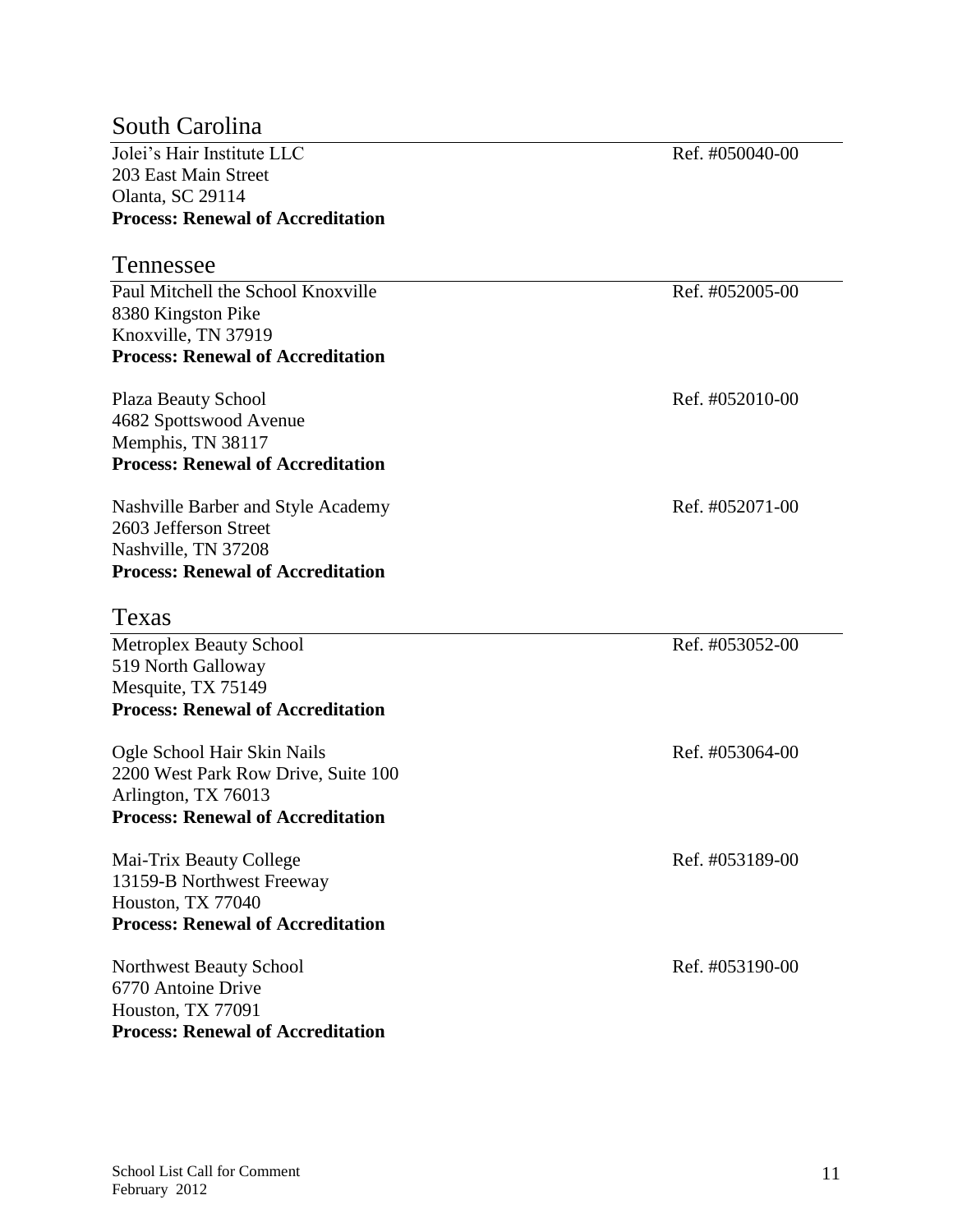Utah

| Marinello School of Beauty                         | Ref. #B14323-08 |
|----------------------------------------------------|-----------------|
| 3721 South 250 West                                |                 |
| Ogden, UT 84405                                    |                 |
| <b>Process: Renewal of Accreditation</b>           |                 |
| Sherman Kendall's Academy of Beauty Arts & Science | Ref. #054020-00 |
| 2230 South 700 East                                |                 |
| Salt Lake City, UT 84106                           |                 |
| <b>Process: Renewal of Accreditation</b>           |                 |
| Aveda Institute Provo                              | Ref. #054045-00 |
| 1700 North State Street, Suite #18                 |                 |
| Provo, UT 84604                                    |                 |
| <b>Process: Renewal of Accreditation</b>           |                 |
| Color My Nails School of Nail Technology           | Ref. #054048-00 |
| 85 East 7200 South                                 |                 |
| Midvale, UT 84047                                  |                 |
| <b>Process: Renewal of Accreditation</b>           |                 |
| <b>American Beauty Academy</b>                     | Ref. #054062-00 |
| 61 South 100 West                                  |                 |
| Payson, UT 84651                                   |                 |
| <b>Process: Renewal of Accreditation</b>           |                 |
| Virginia                                           |                 |
| Legends Institute                                  | Ref. #056015-00 |
| 2323 Memorial Avenue, Unit 27                      |                 |
| Lynchburg, VA 24501                                |                 |
| <b>Process: Renewal of Accreditation</b>           |                 |
| Washington                                         |                 |
| The Salon Professional Academy                     | Ref. #057067-00 |
| 3702 South Fife Street, Suite B102                 |                 |
| Tacoma, WA 98409                                   |                 |
| <b>Process: Renewal of Accreditation</b>           |                 |
| Academy of Cosmetology LLC                         | Ref. #057068-00 |
| 214 B Torbett                                      |                 |
| Richland, WA 99354                                 |                 |
| <b>Process: Renewal of Accreditation</b>           |                 |
|                                                    |                 |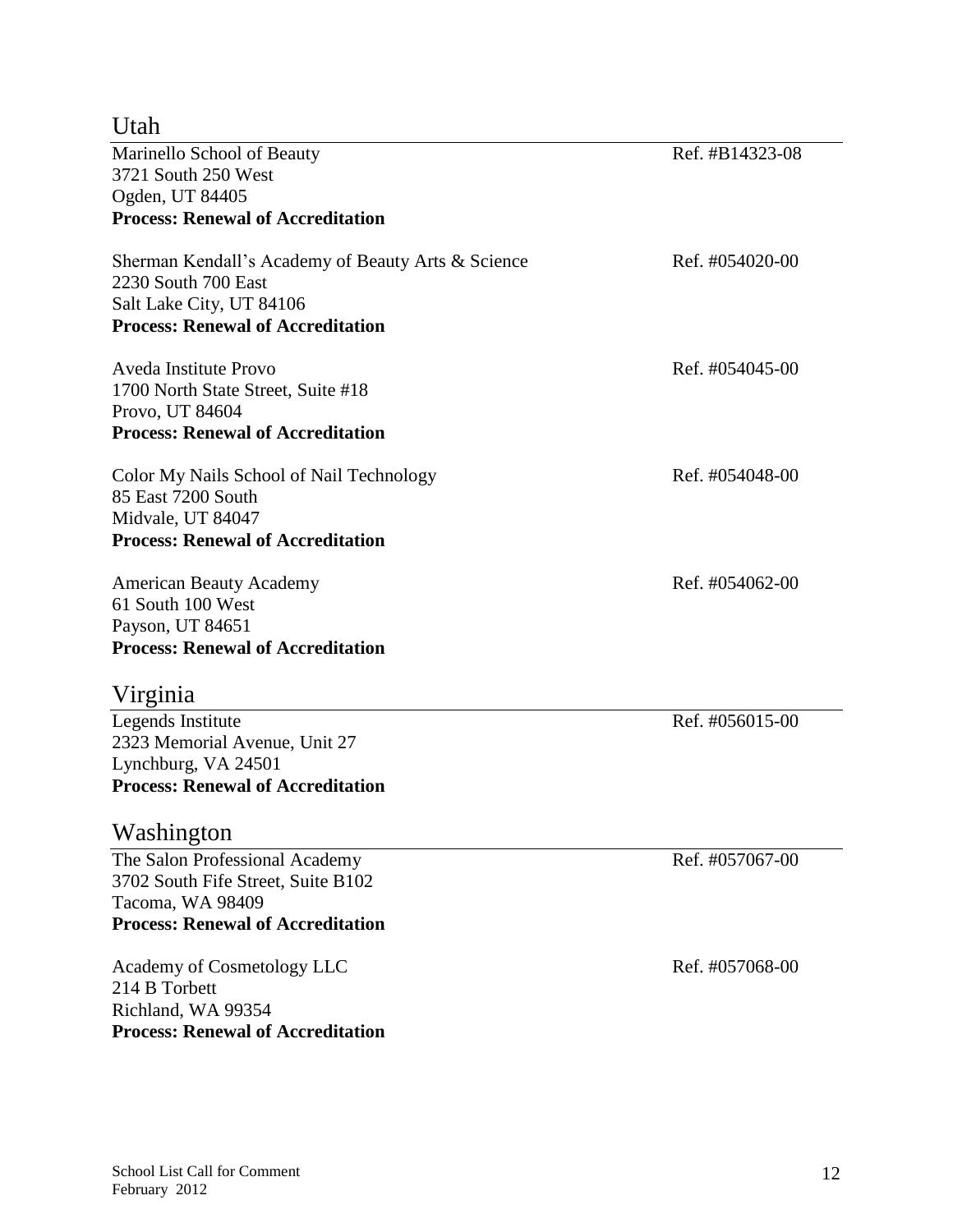#### West Virginia

Huntington School of Beauty Culture Ref. #058007-00 5636 U.S. Route 60 E, Suite 2 Huntington, WV 25705 **Process: Renewal of Accreditation**

Charleston School of Beauty Culture Ref. #058011-00 210 Capitol Street Charleston, WV 25301 **Process: Renewal of Accreditation**

#### Wisconsin

Panache Academy of Beauty Ref. #059048-00 232 Water Street, Suite 102 Baraboo, WI 53913 **Process: Renewal of Accreditation**